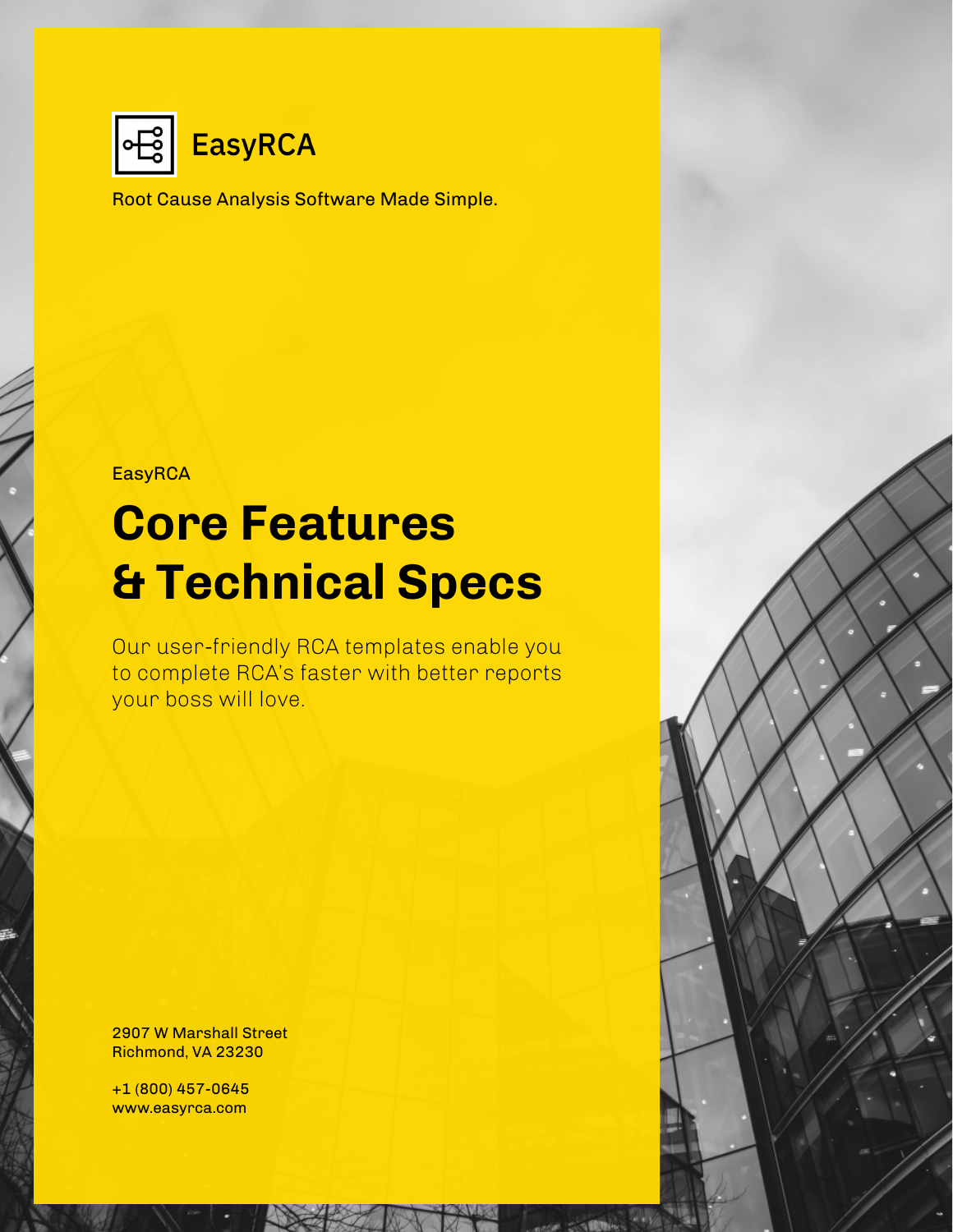

### **EasyRCA Core Features**

(for all subscriptions)

### **• Create Unlimited RCAs**

- Built-in Wizard for event information including Team, Facility and Equipment
- Create RCAs from your own custom Templates

### **• EasyRCA Canvas**

- "Sticky-notes on a whiteboard" & Tooltips
- Tree Creation using Tab & Return; Add and Label Nodes
- Custom Canvas: Left-right/top-down orientation; drag and reorder; font sizes

### **• RCA Methods Templates**

**•** Support for PROACT® (Cause-and-Effect), Fishbone & 5 Whys, as well as variations of these approaches

### **• Upload files, photos, videos & notes**

- Upload files to your RCA documents, photos and videos
- Attach to specific nodes & view for the entire RCA
- Use this data to label hypotheses True or Not True

### **• Task Manager**

- Create, Assign, Remind and Complete Tasks
- Task-Doers & Tree-Viewers can be assigned, regardless of account status

### **• Corrective Action Manager**

• Track Corrective Actions Until Closed

### **• Analysis Assistant**

• Real-time ability to add hypotheses to analysis based on subsets of the PROACT® Template Library

### **• RCA Search**

• Type in any word and real-time search will find it across all of your RCAs

### **• RCA report generator**

• Generate an RCA report in one-click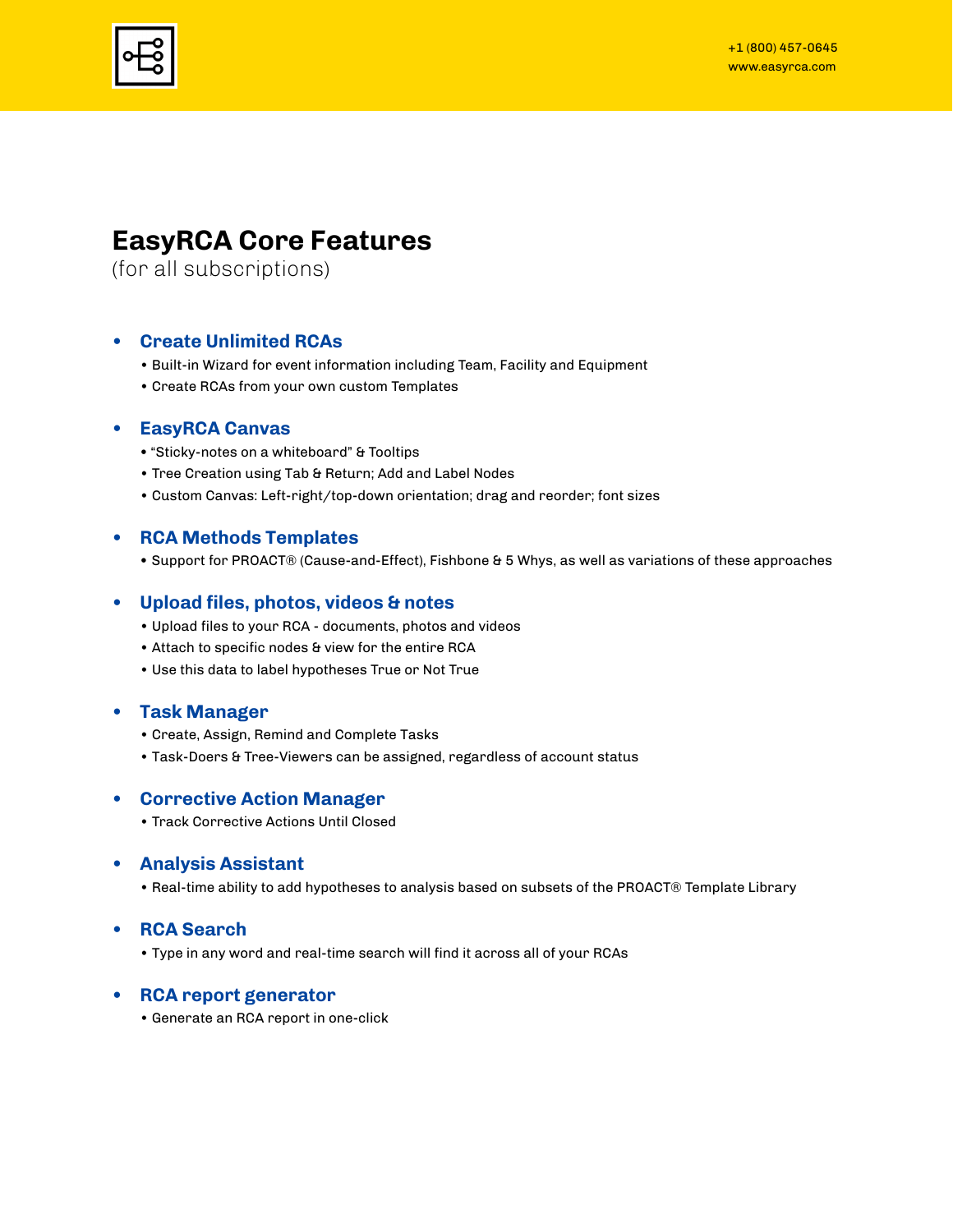

### **RCA Program Dashboard**



### **RCA Team Manager**

| စ္မွစ္က | Live team training and onboarding |                                                                                           |
|---------|-----------------------------------|-------------------------------------------------------------------------------------------|
|         | <b>Real-time Collaboration</b>    | • Multiple users can edit RCA logic trees simultaneously                                  |
|         | Add Users, Create Groups          | • Easily add, pause, and assign users<br>• Create asset, location, or people based groups |
|         | <b>Email Reminders</b>            | • Weekly reminders for outstanding tasks<br>• Weekly RCA Program summary (coming soon)    |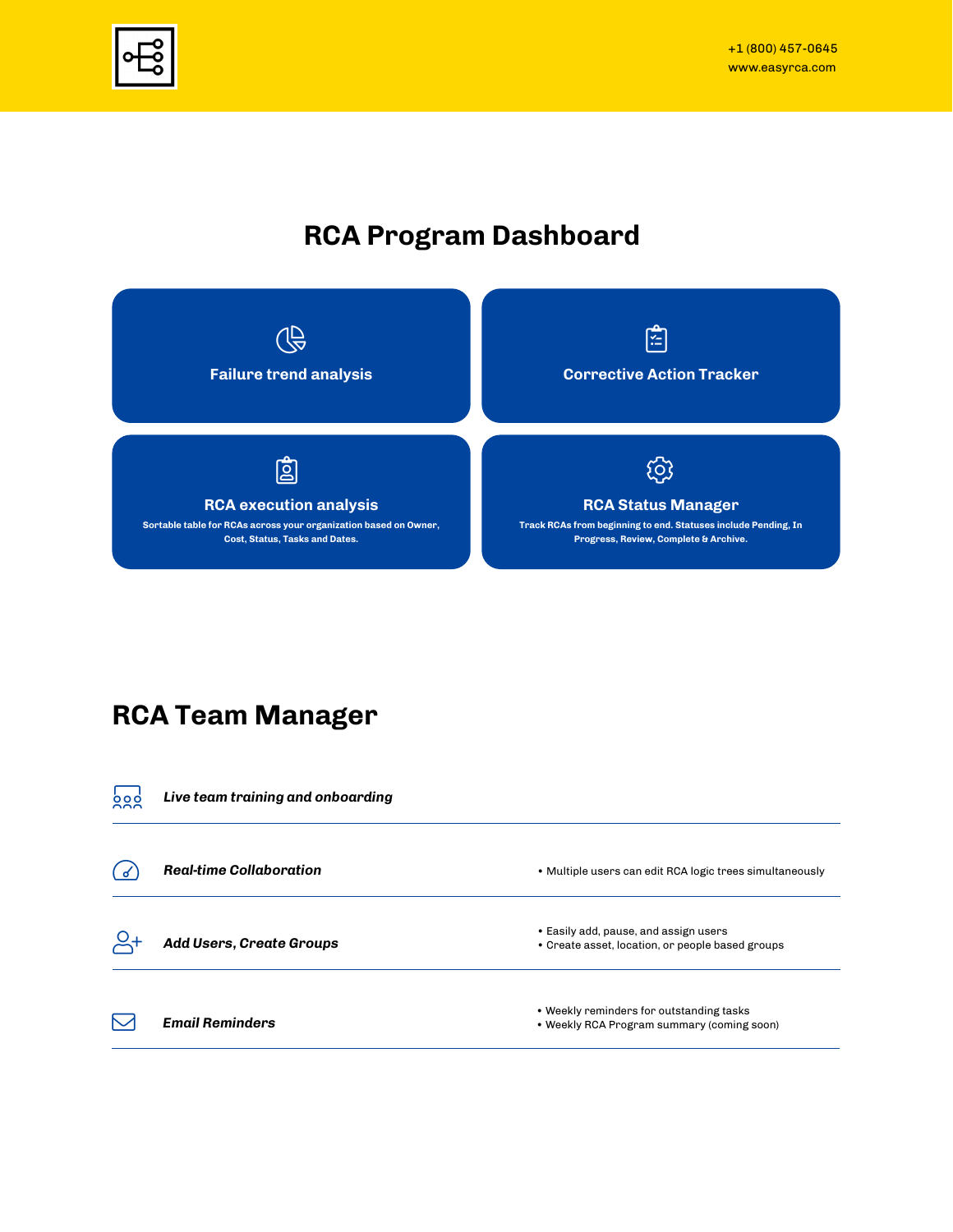### **RCA Asset Manager**

| 1) PROACT <sup>®</sup> Template Library | <b>Failure Library of thousands of cause-and-effect</b><br>combinations from decades of experience covering<br><b>Mechanical, Electrical, Human Error, Operational</b><br>and Ouality |
|-----------------------------------------|---------------------------------------------------------------------------------------------------------------------------------------------------------------------------------------|
| 2) Upload Facilities & Equipment        | Easily add organization specific facility and equipment<br>codes through a simple CSV upload                                                                                          |
| 3) Internal Templates / Knowledge Base  | Build an internal knowledge base by saving and sharing<br>templates across the organization                                                                                           |

# **RCA Trainer**

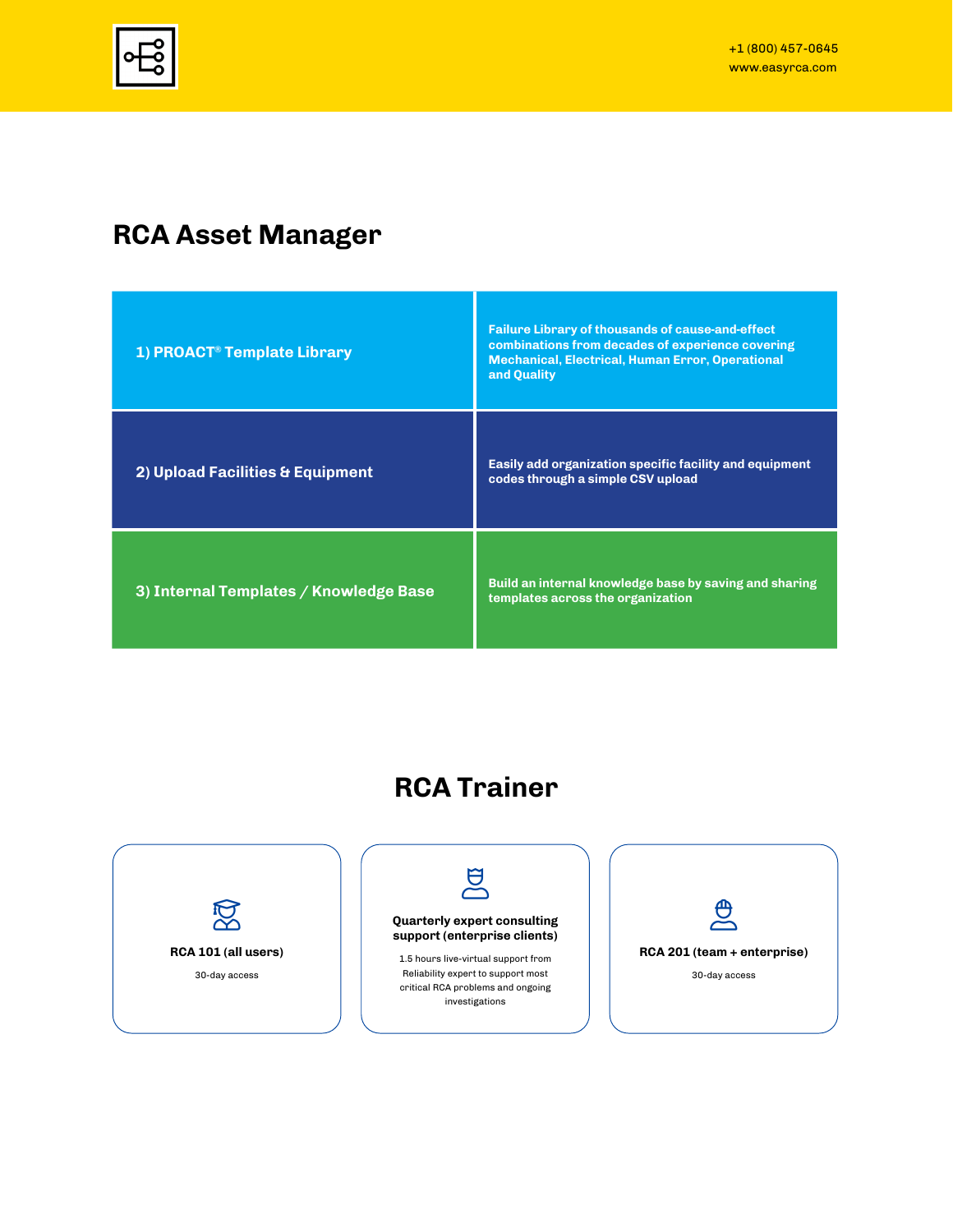

### **RCA Integrator**



## **Tech Support**